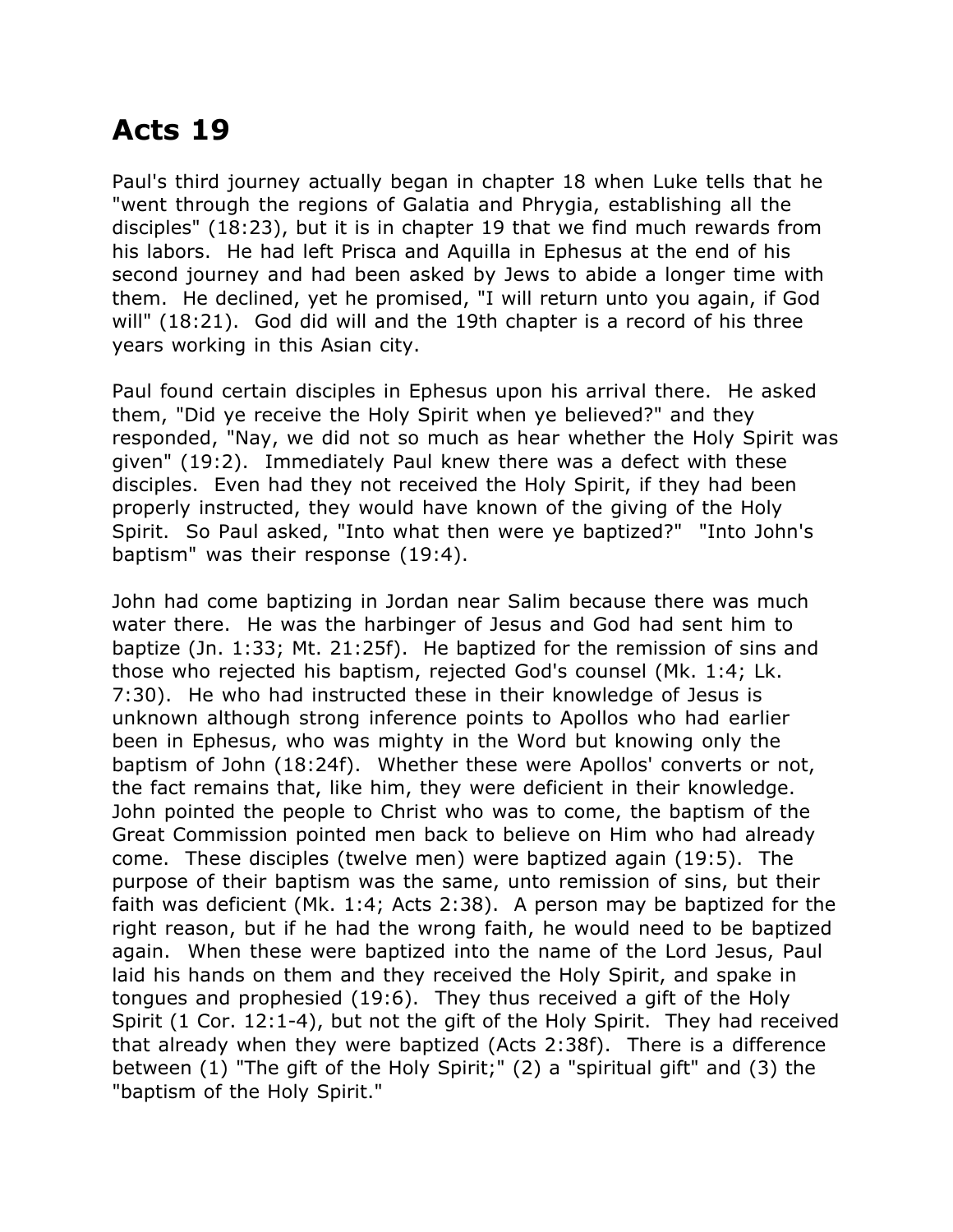Paul entered into the synagogue and preached boldly there for three months, reasoning and persuading as to the things concerning the kingdom of God. The inevitable clash between unbelieving Jews and Paul came: "some were hardened and disobedient, speaking evil of the way" (19:8f). This is the second instance in Acts in which Christ's teaching and His people are identified as the "way" (Acts 9:2; 19:9). Jesus said of himself, "I am the Way...," and His disciples identified his doctrine as the "Way of truth," the "way of holiness," the "right way" and the "way of salvation" (John 14:6; 2 Pet. 2:2; Isa. 35:8; Acts 13:10; 16:17). So, when the contention arose, Paul separated the disciples. By this we understand that until this time they had continue to meet on the Sabbath with the Jews but, without doubt, they already were separately meeting on the first day of the week to break bread (Acts 20:7).

Having separated himself from the synagogue and thus the teaching opportunities available to him there, he taught daily for two years in the school of one Tyrannus of whom nothing more is known (19:9). This offered other opportunities for him to spread the word, not only in Ephesus, but in all Asia for, "all they that dwelt in Asia heard the word of God" (19:10). Some of the Asian cities in which churches were found and to whom Paul later wrote letters (Colossians, Laodicea, Col. 4:16), may have had their origin at this time although the historian records no record of visits Paul made to either city.

Just as the miracles wrought by the twelve Apostles caused widespread interest, so miracles from the hand of Paul produced similar reaction. Handkerchiefs and aprons were carried from Paul to those who were sick and the disease departed from them (19:12). Luke records an interesting incident of a certain Jewish exorcist who, having heard Paul cast out demons, apparently thought there was some mystical power in saying "the Lord Jesus." Certain sons of a Jewish priest named Sceva attempted to cast out an evil spirit from a man saying, "I adjure you by the Jesus whom Paul preaches." But their efforts "backfired"! The evil spirit said, "Jesus I know and Paul I know, but who are ye?" (19:11). Then the man with the evil spirit leaped on these men, prevailed against them and they fled from the house naked and wounded (19:16).

This above incident caused Jesus' name to be magnified. It impressed those who were not yet Christians and deeply impressed also those who had become Christians but who still held to their magical arts. Many came, confessed their deeds, and brought their books concerning magical arts and burned them. The worth of those books was fifty thousand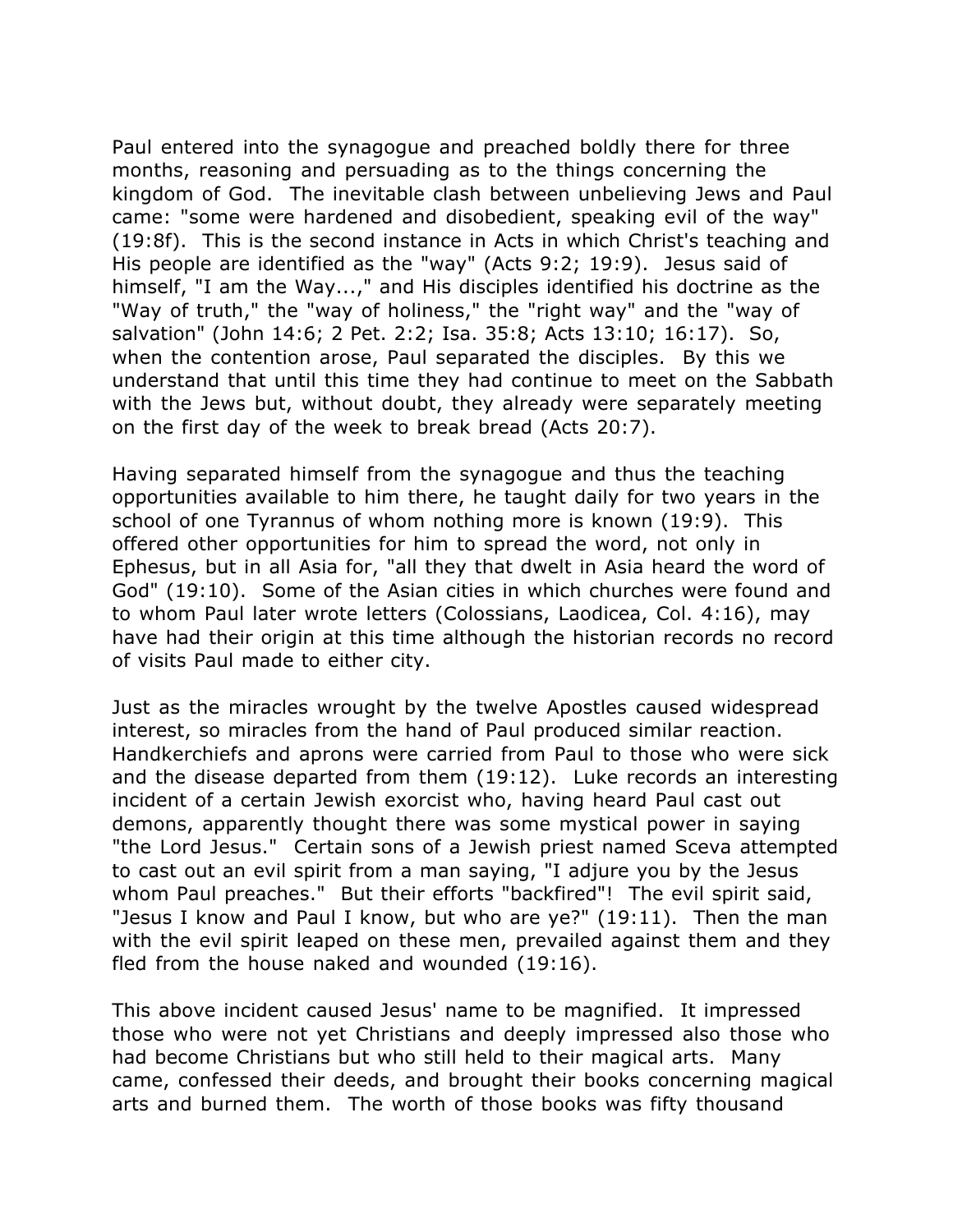pieces of sliver (19:18f).

About this time another disturbance arose. This time it had to do with certain craftsmen who made silver images of the goddess Diana. Ephesians had erected a magnificent temple to this goddess and Demetrius and other silversmith were worried about the danger Paul's teaching posed for them. Demetrius told his follow craftsmen: "Sirs, ye know that by this craft we have our wealth. Moreover ye see and hear, that not alone at Ephesus, but almost throughout all Asia, this Paul hath persuaded and turned away much people, saying that they be no gods, which are made with hands: so that not only this our craft is in danger to be set at naught; but also that the temple of the great goddess Diana should be despised, and her magnificence should be destroyed, whom all Asia and the world worshippeth" (19:23-25).

Worship of "Diana" had continued in Ephesus for many hundreds of years. Her temple had been destroyed and rebuilt a number of times and the temple of Paul's day was one of the seven wonders of the ancient world. We are told it was 220 years in building! It was 425 feet long and 220 feet wide. It was supported by 127 columns of Parian marble, each of which was 60 feet high. The expense for building this structure was imposed upon all of Asia. Of this goddess Albert Barns wrote the following: "This was a celebrated goddess of the heathen, and one of the twelve superior deities. In the heavens she was Luna, or Meni, (the moon;) on earth, Diana; and in hell, Hecate. She was sometimes represented with a crescent on her head, a bow in her hand...She was also represent with a great number of bread, to denote her being the fountain of blessings, or as distributing her benefits to each in their proper station. She was worshipped in Egypt, Athens, Cilicia, and among heathen nations generally; but the most celebrated place of her worship was Ephesus--a city peculiarly dedicated to her" (Commentary on the New Testament, p. 494). The statue of the goddess was made of elm or ebony and said to have been made by one Canitias, though believed to have fallen from heaven.

Demitrius feigned horror that worship of Diana shall fall in to neglect but his primary motive was money. As more and more turned to worship the true God, less and less would desire images of Diana. Demitrus's spirit is still alive today for many seek to capitalize from religion thinking that godliness is a way of gain. Paul might have suffered injury had he adventured himself into the mindless mob but friends stayed him from going before them. The city's town clerk allowed the cries, "Great is Diana of the Ephesians" to continue for two hours, then he silenced and